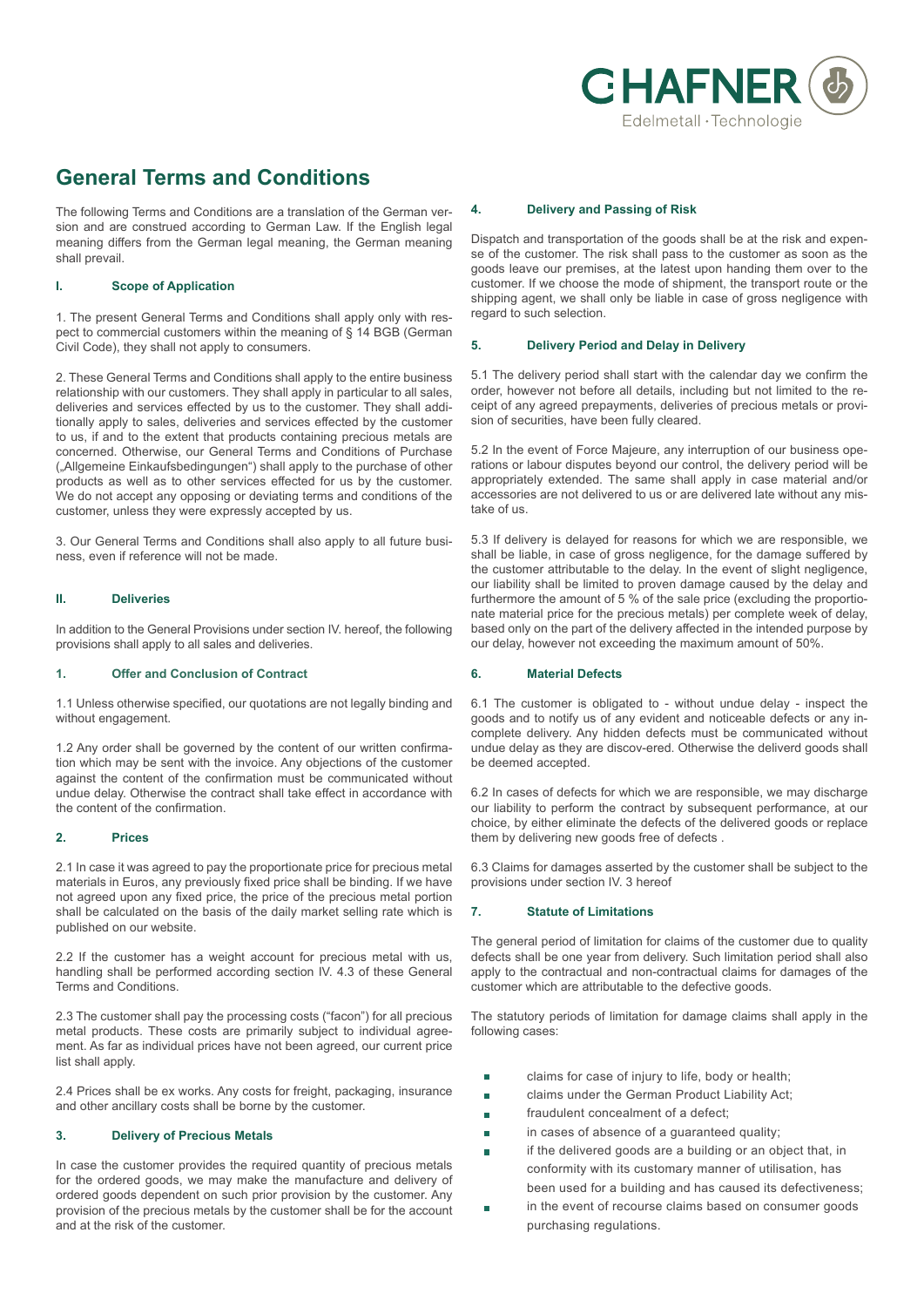

## **8. Retention of Title**

8.1 We retain title to all delivered goods until the customer has fully satisfied all payment obligations arising out of the business relationship, including future claims, including side costs, as well as our claims from current account balances, including but not limited to claims from weight accounts for precious metals. This shall also include claims from bills of exchange and cheques as well as all claims on running account. In case the customer pays by bill of exchange, which might create the risk of recourse against us, we retain title until such risk is excluded.

8.2 If the customer is in default of payment or if it becomes apparent that our claims for payment are endangered by the customer's inability to perform such pay-ments, we may claim surrender of the goods subject to reservation of title.

8.3 In the event of an attachment, seizure or other third-party intervention the customer shall notify us immediately thereof. The customer shall bear all costs necessary to interrupt such intervention and to reposses the goods delivered, to the extent such costs cannot be collected from such third party.

8.4 Subject to revocation for good cause, the customer shall be have the right to dispose of the delivered goods in the ordinary course of business. In particular it shall not be permitted to pledge the goods or use them as securities. The cus-tomer may only pass on goods subject to retention of title to any third party if the customer meets its obligations under the business relationship with us in due time.

In the event of resale, the customer already assigns to us hereby all and any claims from such resale, in particular purchase price claims, but also other claims relating to the sale, up to the total amount of our invoice (including value-added-tax), irrespective of the goods delivered being sold without or after processing by the customer.

Subject to revocation for good cause, the customer shall be entitled to collect the assigned claims on a fiduciary basis. Selling such claims in the sense of real factoring requires our prior consent. We may – for good cause - notify third-party debtors of the assignment of claims also on behalf of the customer. Notification of the assignment to a third-party debtor shall end the customer's right to collect the claim. If the right to collect the claim is revoked, we may require the customer to disclose to us the claims assigned as well as the debtors thereof, to provide us with all information required for collection, to hand over all relevant documents and to notify the debtors of the assignment.

Good cause in the foregoing sense shall include but not be limited to the customer being in default of payment, the customer having suspended his pay-ments, in the event of insolvency proceedings having been initiated against him, bills having been protested or in the event of evidence indicating an over-indebtedness or imminent insolvency of the customer.

8.5 Processing and/or transformation of any delivered goods by the customer shall always be carried out on our behalf. We shall be deemed to be the manufactur-ers in the sense of § 950 BGB (German Civil Code), without any further obliga-tion. If the delivered goods are processed together with other materials, we shall acquire joint title to the newly produced goods in proportion of the value of the invoiced amount to the purchase price of the other processed materials. In all other respects, the provisions applicable to the goods delivered shall also apply to the newly produced goods by such processing.

8.6 If the goods delivered are combined, mixed or blended with movable goods of the customer in a way that the customer's goods are considered to be the main thing, the customer already hereby assigns to us joint title to the main thing in proportion of the value of the goods delivered to the value of the other com-bined, mixed or blended goods. If the goods delivered are combined, mixed or blended with movable goods of a third party in a way that the goods of the third party are considered to be the main thing, the customer already hereby assigns to us its payment claims against the third party to the amount of the sum total of the invoice relating to the goods delivered.

The newly produced goods by combining or mixing, the title respectively joint title thereto as well as the assigned payment claims pursuant to the foregoing paragraph shall serve to secure our claims in the same way as the goods delivered themselves.

8.7 The customer undertakes to adequately insure all goods subject to retention of title at its expense and to our benefit against fire, breakage and water damage as well as against theft and burglary. In the event of a claim, as early as with the present, the customer shall hereby assign to us his claims arising from such insurance contracts. We hereby accept such assignment.

8.8 If or to the extent that retention of title or an assignment of claims is ineffective or unenforceable due to mandatory provisions of foreign law, any security com-parable to retention of title or assignment of claims applicable shall be deemed as agreed. If the assistance of the customer is required thereto, the customer shall take all steps necessary in order to establish and maintain such security.

#### **III. Recycling and Purchase**

In addition to the General Provisions the following supplementary provisions shall apply to the recycling (precious metal recovery) and purchase of products containing precious metals.

## **1. Properties and Condition**

1.1 Before conclusion of the contract the customer/supplier shall inform us in writing of any hazardous condition (e.g. toxic, corrosive, explosive, highly flam-mable or radioactive components) as well as of any harmful or obstructive com-ponents (e.g. chlorine, bromine, mercury, arsenic, selenium, tellurium, etc.) of the material provided by the customer/supplier (material to be processed) (Link: http://www.c-hafner.de/en/leistungenund-produkte/precious-metal-recycling/recycling-technology/forms/). Such material may be delivered to us only with our prior written consent. The material to be processed must be appropriately packaged in consideration of any instructions provided by us.

1.2 The customer/supplier affirms to provide only goods that do not contain any forbidden substances specified in the Directive 2011/65/EU (RoHS). The custom-er/supplier furthermore affirms that all relevant substances contained in the goods as well as their utilisation have either already been registered under Regulation (EC) No. 1907/2006 (REACH regulation) or have been exempted from registration thereunder, furthermore that any necessary authorisation under the REACH regulation has been granted. If necessary, the customer/supplier shall also prepare and submit to us the safety data sheet in accordance with Annex II of the REACH regulation. If goods are delivered to us, which, according to inter-national regulations, need to be classified as hazardous goods, the custom-er/supplier shall inform us thereof at the latest with its order confirmation.

1.3 The customer/supplier shall be liable to us for all and any damage resulting from failure to notify us of any hazardous or harmful condition of the material to be processed.

1.4 We reserve the right to increase the handling or processing costs as well as the right to extend the time periods for returning or acquiring the goods if any spe-cial condition of the material to be processed requires additional effort and expenditure and if we did not know of such condition at the time we accepted the order.

# **2. Delivery / Passing of Risk**

The customer/supplier shall bear the costs and the risk of the delivery of the material to be processed until it is handed over to us or delivered to location designated by us. If we have agreed to pick up the material, risk shall pass to us when the material is handed over to us or to our shipping agent.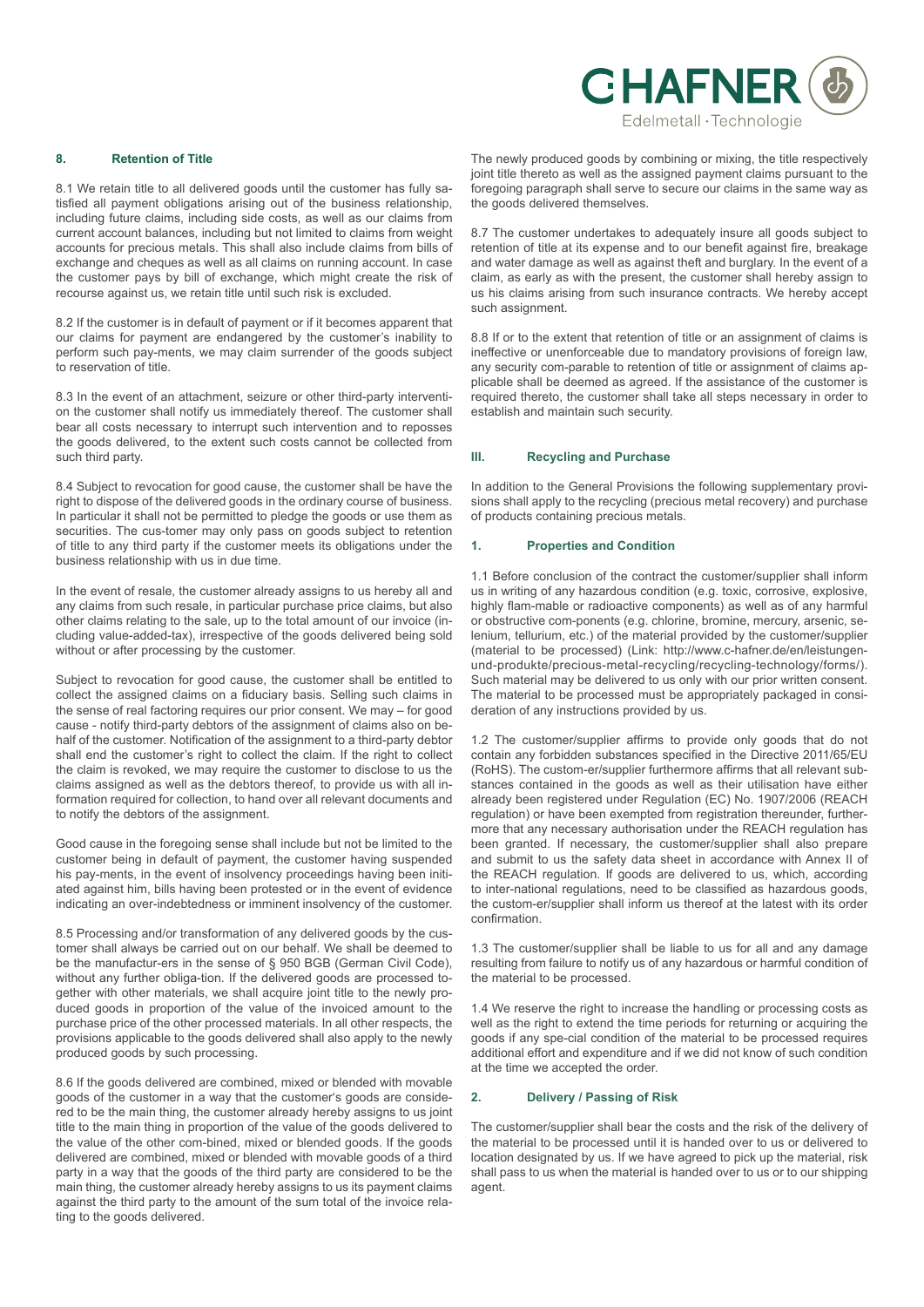

#### **3. Settlement of Accounts**

The material to be processed shall be melted by us into homogenous bars. Samples shall be taken from this process to determine the weight and content of the precious metals. We prepare a statement of account based on the results of this analysis and inform the customer/supplier thereof. Such statement will become binding if the customer/supplier agrees to it or if the customer does not object in writing within three working days after receiving the statement. Once the statement is binding we have the right to process the material further. In case the customer/supplier receives upon its request prior notification in text form on the result of our analysis, such prior notification shall be deemed as statement of account in the sense of this clause.

## **4. Handling via Weight Accounts for Precious Metals**

The weights and contents of precious metals established in the statement of account shall be credited to the customer's weight account for precious metals. Depending on the specific agreement, the customer/ supplier shall be either entitled to delivery of the corresponding quantity of precious metals or, in the event of an acquisition, entitled to payment of the acquisition price for the precious metals.

## **5. Compensation / Offsetting**

The customer/supplier shall bear the remuneration for recycling as invoiced. We may offset the remuneration for recycling against the customer's claims, or assert rights of retention.

#### **6. Purchase**

6.1 If we enter into an acquisition agreement with the customer/supplier to buy precious metals from the customer/supplier, any specifically agreed price shall apply hereto, otherwise our daily acquisition rate. Such shall also apply if the acquired precious metals are obtained from recycling.

6.2 If an acquisition contract is concluded, the customer shall make the acquired precious metals fully available to us. If the customer/supplier does not provide us with the full amount of precious metals acquired we may, at our choice, require the customer/supplier to subsequently deliver us with the missing quantity of precious metals or, if we have already paid the acquisition price to the customer/supplier, require the customer/ supplier to refund the exceeding payment in accordance with the missing quantity of precious metals. Furthermore, after setting an appropriate deadline, we may also assert claims for damages. Such damages may in particular be determined in a way that we procure the missing quantity of precious metals from an alternative source and, if applicable, assert a higher acquisition price as damages. The aforesaid provisions shall in particular also apply if, after recycling, it is found that the precious metal content does not comply with the previously agreed quantity before recycling.

#### I**V. General Provisions**

The following General Provisions shall apply to all business relations with the customer within the scope of these General Terms and Conditions.

## **1. Terms of Payment**

1.1 Unless otherwise agreed, invoices concerning semi-finished precious metal products shall be paid net, without deduction, within 30 days of the date of the invoice. Invoices for precious metals and dental invoices shall be due for pay-ment net, without deduction, immediately upon receipt. Unless otherwise agreed, any accounts payable with regard to precious metals shall be due for payment immediately.

1.2 Cheques and bills of exchange shall be accepted only on account of performance. Bills of exchange shall only be accepted with our prior written consent and shall not be deemed an extension of the term of payment. Any resulting discount charges shall be borne by the customer.

#### **2. Offsetting and Retention**

The customer may only offset counterclaims that are undisputed or finally adjudicated. The customer may only enforce a right of retention if such claim is based on the same contractual relationship.

#### **3. Damages**

3.1 In the event of wilful misconduct and gross negligence we shall be fully liable for damages, irrespective of which legal grounds they are based. We shall be liable for slight negligence only in the following cases: for damages resulting from the injury to life, body or health; for damages resulting from the breach of fundamental contractual obligations (obligations, which are essential and necessary to be performed for the proper execution of the contract and on which the customer regularly relies and may legitimately rely upon); in such case, however, our liability shall be limited to the compensation of foreseeable damages that typically occur.

3.2 The foregoing limitations of liability shall not apply to fraudulent concealment of defects, absence of an expressly guaranteed quality as well as to liability under the German Product Liability Act.

3.3 The legal provisions on burden of proof shall remain unaffected by the foregoing provisions.

#### **4. Weight Accounts for Precious Metals**

4.1 For our trading activities with precious metals we keep weight accounts for our customers based on the following provisions.

4.2 Weight accounts for precious metals are current accounts on which the claims from acquisitions and sales, services, including but not limited to recycling services, and other entries and debits (e.g. precious metal transfers) are booked in accordance with their nature and amount. The respective amounts are booked to the account by weight (fineness) in grams.

4.3 If the customer purchases precious metals we shall credit the customer's account with the respective amount. This credit entry constitutes the claim of the cus-tomer to be supplied with the credited amount in precious metal. The customer may also utilise a credit balance on the precious metal account by instructing us to deliver an amount of precious metals covered by the credit balance to a third party. The transfer to a precious metal account named to us by the customer shall be equivalent to a physical delivery effected by us. The order to deliver precious metals to a third party shall be deemed executed and the claim of the customer fulfilled if and when the precious metal has been credited to the account of the third party. Precious metals can also be delivered in the form of products containing precious metals or by availing oneself of services in which precious metals are used, in particular electroplating/electroforming services. The respective share of the precious metals contained in the products will be debited to the account of the customer. All and any transactions on the part of the customer with respect to the precious metal credited on the basis of the purchase contract shall be on condition that the customer has paid the purchase price.

4.4 If the customer supplies us with products containing precious metals, in particular in the form of material to be processed for recycling, such precious metal shall also be handled by way of precious metal accounts.

4.5 The customer may only require us to deliver precious metals if the customer's precious metal account has a corresponding credit balance and if we have no counter-claims against the customer.

4.6 Debit balances on precious metal accounts shall only be permitted if such has been specifically agreed with the customer. Unless otherwise agreed, we shall have the right to request repayment of the debit balance at any time. Instead of the delivery of precious metals we may also require the customer to pay the respective amount in Euros. The respective market rate (based on the first London Fixing) applied by us on the date the precious metal falls due, as communicated on our website, shall apply.